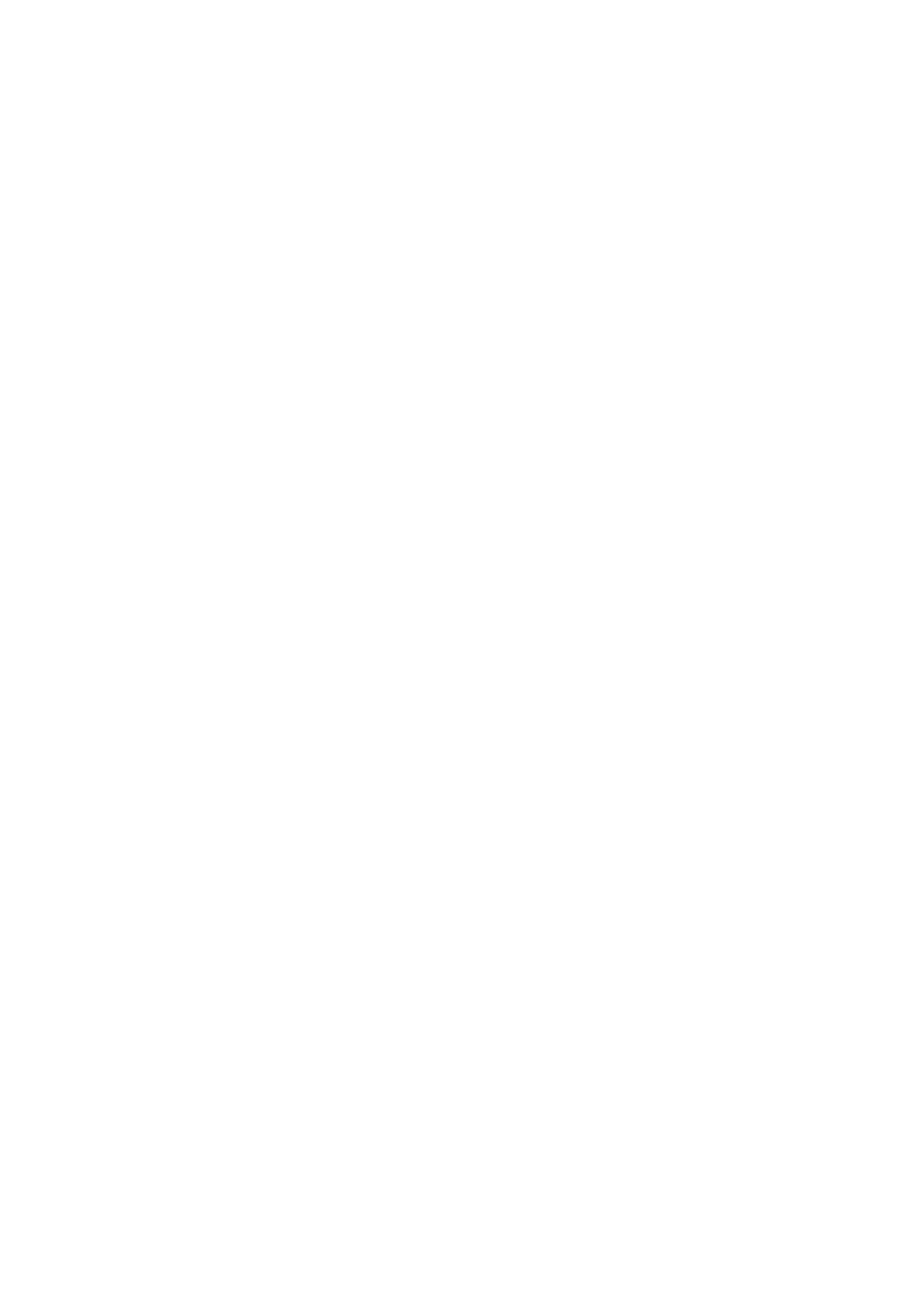## **ALLEGATO 1**

## **ELENCO DELLE AREE ORGANIZZATIVE OMOGENEE DELL'AGENZIA DELLE ENTRATE**

| <b>Codice AOO</b> | <b>Descrizione AOO</b>                         |
|-------------------|------------------------------------------------|
| AGECO-CA          | CENTRO OPERATIVO DI CAGLIARI                   |
| <b>AGECOPE</b>    | <b>CENTRO OPERATIVO DI PESCARA</b>             |
| <b>AGECOVE</b>    | CENTRO OPERATIVO DI VENEZIA                    |
| AGECAMBA          | CENTRO DI ASSISTENZA MULTICANALE DI BARI       |
| AGECAMCA          | CENTRO DI ASSISTENZA MULTICANALE DI CAGLIARI   |
| AGECAMPE          | CENTRO DI ASSISTENZA MULTICANALE DI PESCARA    |
| AGECAMRM          | CENTRO DI ASSISTENZA MULTICANALE DI ROMA       |
| AGECAMSA          | CENTRO DI ASSISTENZA MULTICANALE DI SALERNO    |
| AGECAMTO          | CENTRO DI ASSISTENZA MULTICANALE DI TORINO     |
| <b>AGECAMVE</b>   | CENTRO DI ASSISTENZA MULTICANALE DI VENEZIA    |
| AGEDC001          | <b>UFFICI CENTRALI</b>                         |
| AGEDP-AG          | DIREZIONE PROVINCIALE DI AGRIGENTO             |
| AGEDP-AL          | DIREZIONE PROVINCIALE DI ALESSANDRIA           |
| AGEDP-AN          | DIREZIONE PROVINCIALE DI ANCONA                |
| AGEDP-AP          | DIREZIONE PROVINCIALE DI ASCOLI PICENO         |
| AGEDP-AQ          | DIREZIONE PROVINCIALE DI L' AQUILA             |
| AGEDP-AR          | DIREZIONE PROVINCIALE DI AREZZO                |
| AGEDP-AT          | DIREZIONE PROVINCIALE DI ASTI                  |
| AGEDP-AV          | DIREZIONE PROVINCIALE DI AVELLINO              |
| AGEDP-BA          | DIREZIONE PROVINCIALE DI BARI                  |
| AGEDP-BG          | DIREZIONE PROVINCIALE DI BERGAMO               |
| AGEDP-BI          | DIREZIONE PROVINCIALE DI BIELLA                |
| AGEDP-BL          | DIREZIONE PROVINCIALE DI BELLUNO               |
| AGEDP-BN          | DIREZIONE PROVINCIALE DI BENEVENTO             |
| AGEDP-BO          | DIREZIONE PROVINCIALE DI BOLOGNA               |
| AGEDP-BR          | DIREZIONE PROVINCIALE DI BRINDISI              |
| AGEDP-BS          | DIREZIONE PROVINCIALE DI BRESCIA               |
| AGEDP-BT          | DIREZIONE PROVINCIALE DI BARLETTA ANDRIA TRANI |
| AGEDP-BZ          | DIREZIONE PROVINCIALE DI BOLZANO               |
| AGEDP-CA          | DIREZIONE PROVINCIALE DI CAGLIARI              |
| AGEDP-CB          | DIREZIONE PROVINCIALE DI CAMPOBASSO            |
| AGEDP-CE          | DIREZIONE PROVINCIALE DI CASERTA               |
| AGEDP-CH          | DIREZIONE PROVINCIALE DI CHIETI                |
| AGEDP-CL          | DIREZIONE PROVINCIALE DI CALTANISSETTA         |
| AGEDP-CN          | DIREZIONE PROVINCIALE DI CUNEO                 |
| AGEDP-CO          | DIREZIONE PROVINCIALE DI COMO                  |
| AGEDP-CR          | DIREZIONE PROVINCIALE DI CREMONA               |
| AGEDP-CS          | DIREZIONE PROVINCIALE DI COSENZA               |
| AGEDP-CT          | DIREZIONE PROVINCIALE DI CATANIA               |
| AGEDP-CZ          | DIREZIONE PROVINCIALE DI CATANZARO             |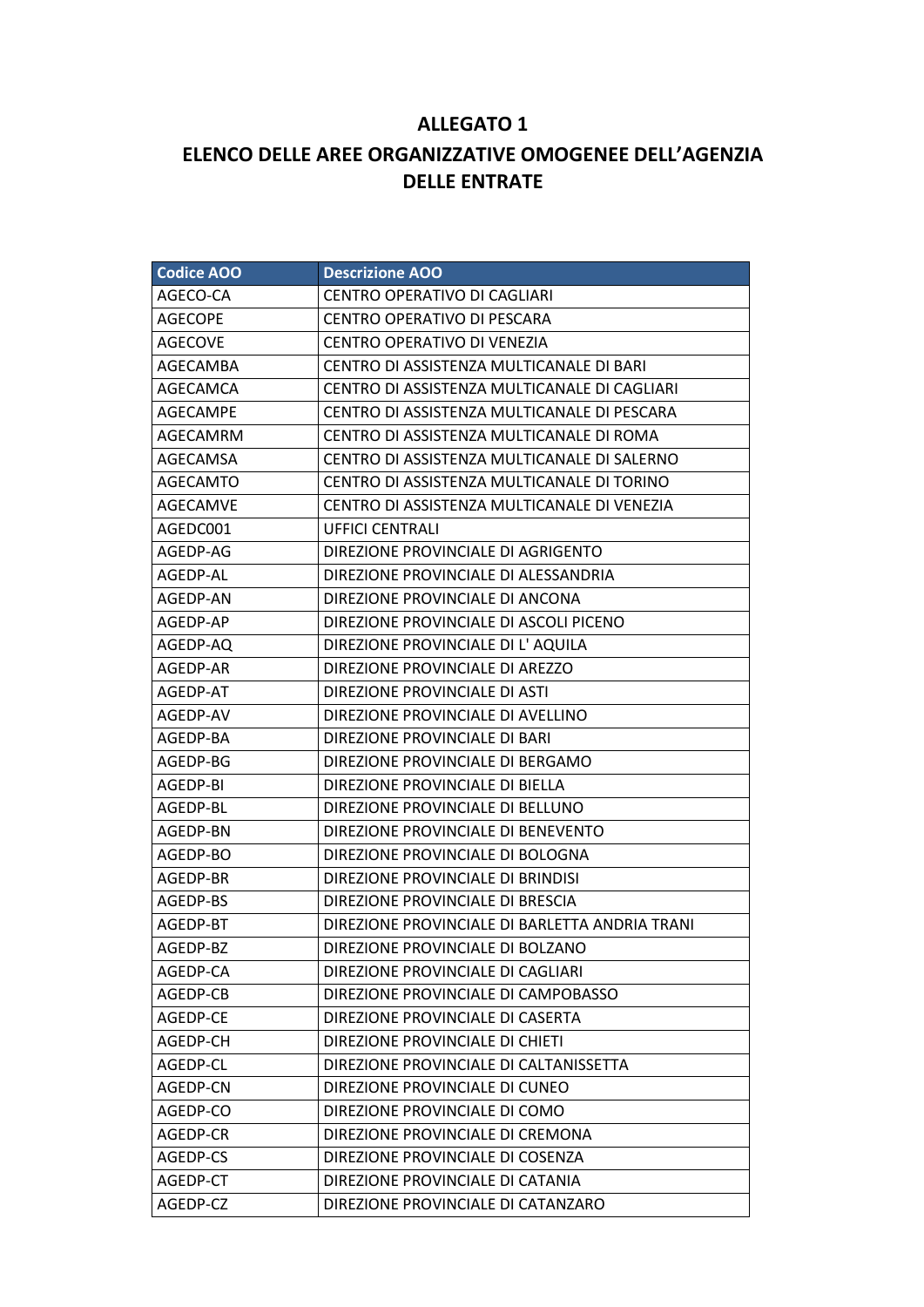| <b>Codice AOO</b> | <b>Descrizione AOO</b>                         |
|-------------------|------------------------------------------------|
| AGEDP-EN          | DIREZIONE PROVINCIALE DI ENNA                  |
| AGEDP-FC          | DIREZIONE PROVINCIALE DI FORLI' - CESENA       |
| AGEDP-FE          | DIREZIONE PROVINCIALE DI FERRARA               |
| AGEDP-FG          | DIREZIONE PROVINCIALE DI FOGGIA                |
| AGEDP-FI          | DIREZIONE PROVINCIALE DI FIRENZE               |
| AGEDP-FM          | DIREZIONE PROVINCIALE DI FERMO                 |
| AGEDP-FR          | DIREZIONE PROVINCIALE DI FROSINONE             |
| AGEDP-GE          | DIREZIONE PROVINCIALE DI GENOVA                |
| AGEDP-GO          | DIREZIONE PROVINCIALE DI GORIZIA               |
| AGEDP-GR          | DIREZIONE PROVINCIALE DI GROSSETO              |
| AGEDP-IM          | DIREZIONE PROVINCIALE DI IMPERIA               |
| AGEDP-IS          | DIREZIONE PROVINCIALE DI ISERNIA               |
| AGEDP-KR          | DIREZIONE PROVINCIALE DI CROTONE               |
| AGEDP-LC          | DIREZIONE PROVINCIALE DI LECCO                 |
| AGEDP-LE          | DIREZIONE PROVINCIALE DI LECCE                 |
| AGEDP-LI          | DIREZIONE PROVINCIALE DI LIVORNO               |
| AGEDP-LO          | DIREZIONE PROVINCIALE DI LODI                  |
| AGEDP-LT          | DIREZIONE PROVINCIALE DI LATINA                |
| AGEDP-LU          | DIREZIONE PROVINCIALE DI LUCCA                 |
| AGEDP-MB          | DIREZIONE PROVINCIALE DI MONZA E DELLA BRIANZA |
| AGEDP-MC          | DIREZIONE PROVINCIALE DI MACERATA              |
| AGEDP-ME          | DIREZIONE PROVINCIALE DI MESSINA               |
| AGEDP-MN          | DIREZIONE PROVINCIALE DI MANTOVA               |
| AGEDP-MO          | DIREZIONE PROVINCIALE DI MODENA                |
| AGEDP-MS          | DIREZIONE PROVINCIALE DI MASSA CARRARA         |
| AGEDP-MT          | DIREZIONE PROVINCIALE DI MATERA                |
| AGEDP-NO          | DIREZIONE PROVINCIALE DI NOVARA                |
| AGEDP-NU          | DIREZIONE PROVINCIALE DI NUORO                 |
| AGEDP-OR          | DIREZIONE PROVINCIALE DI ORISTANO              |
| AGEDP-PA          | DIREZIONE PROVINCIALE DI PALERMO               |
| AGEDP-PC          | DIREZIONE PROVINCIALE DI PIACENZA              |
| AGEDP-PD          | DIREZIONE PROVINCIALE DI PADOVA                |
| AGEDP-PE          | DIREZIONE PROVINCIALE DI PESCARA               |
| AGEDP-PG          | DIREZIONE PROVINCIALE DI PERUGIA               |
| AGEDP-PI          | DIREZIONE PROVINCIALE DI PISA                  |
| AGEDP-PN          | DIREZIONE PROVINCIALE DI PORDENONE             |
| AGEDP-PO          | DIREZIONE PROVINCIALE DI PRATO                 |
| AGEDP-PR          | DIREZIONE PROVINCIALE DI PARMA                 |
| AGEDP-PT          | DIREZIONE PROVINCIALE DI PISTOIA               |
| AGEDP-PU          | DIREZIONE PROVINCIALE DI PESARO URBINO         |
| AGEDP-PV          | DIREZIONE PROVINCIALE DI PAVIA                 |
| AGEDP-PZ          | DIREZIONE PROVINCIALE DI POTENZA               |
| AGEDP-RA          | DIREZIONE PROVINCIALE DI RAVENNA               |
| AGEDP-RC          | DIREZIONE PROVINCIALE DI REGGIO CALABRIA       |
| AGEDP-RE          | DIREZIONE PROVINCIALE DI REGGIO EMILIA         |
| AGEDP-RG          | DIREZIONE PROVINCIALE DI RAGUSA                |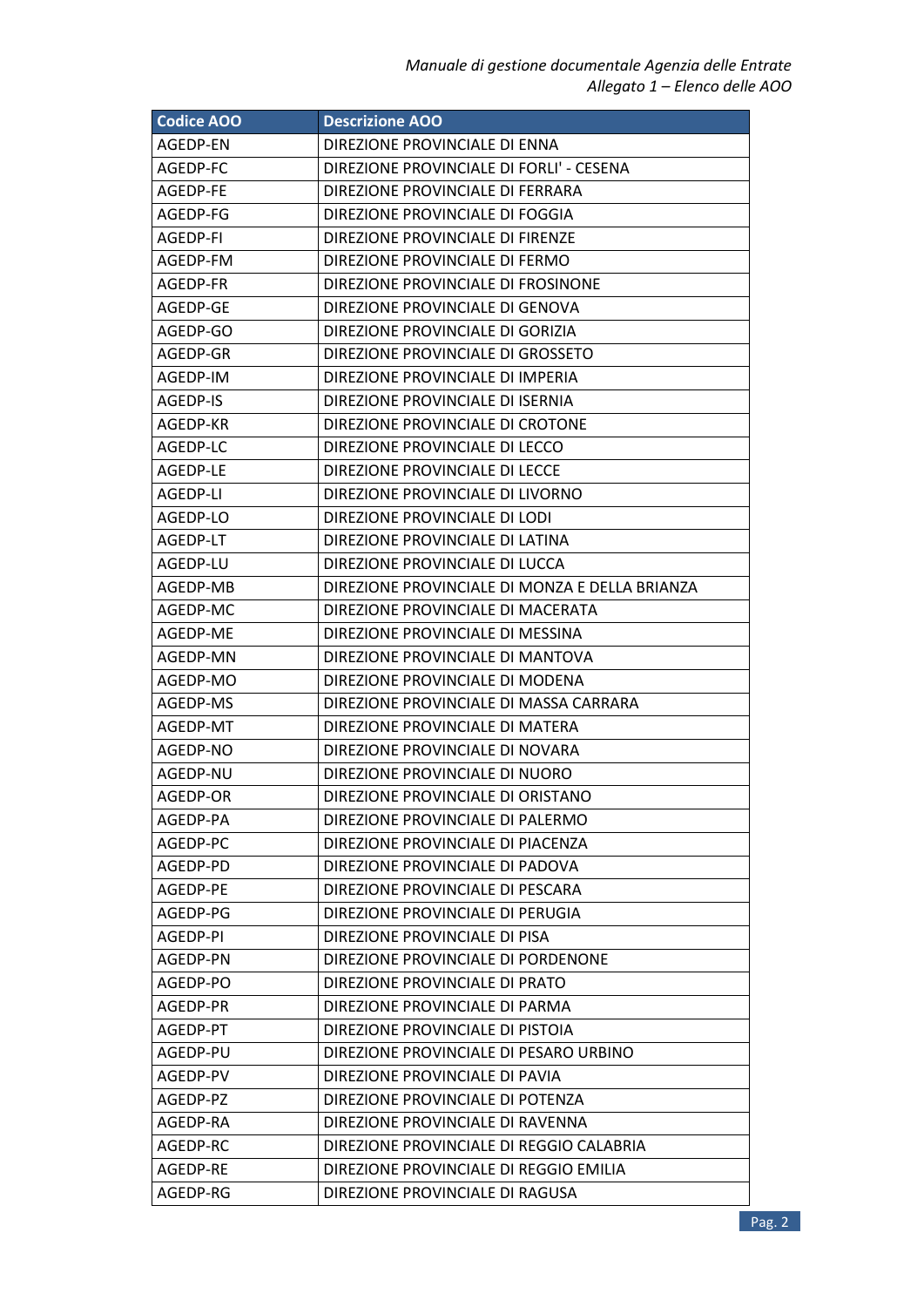| <b>Codice AOO</b> | <b>Descrizione AOO</b>                        |
|-------------------|-----------------------------------------------|
| AGEDP-RI          | DIREZIONE PROVINCIALE DI RIETI                |
| AGEDP-RN          | DIREZIONE PROVINCIALE DI RIMINI               |
| AGEDP-RO          | DIREZIONE PROVINCIALE DI ROVIGO               |
| AGEDP-SA          | DIREZIONE PROVINCIALE DI SALERNO              |
| AGEDP-SI          | DIREZIONE PROVINCIALE DI SIENA                |
| AGEDP-SO          | DIREZIONE PROVINCIALE DI SONDRIO              |
| AGEDP-SP          | DIREZIONE PROVINCIALE DI LA SPEZIA            |
| AGEDP-SR          | DIREZIONE PROVINCIALE DI SIRACUSA             |
| AGEDP-SS          | DIREZIONE PROVINCIALE DI SASSARI              |
| AGEDP-SV          | DIREZIONE PROVINCIALE DI SAVONA               |
| AGEDP-TA          | DIREZIONE PROVINCIALE DI TARANTO              |
| AGEDP-TE          | DIREZIONE PROVINCIALE DI TERAMO               |
| AGEDP-TN          | DIREZIONE PROVINCIALE DI TRENTO               |
| AGEDP-TP          | DIREZIONE PROVINCIALE DI TRAPANI              |
| AGEDP-TR          | DIREZIONE PROVINCIALE DI TERNI                |
| AGEDP-TS          | DIREZIONE PROVINCIALE DI TRIESTE              |
| AGEDP-TV          | DIREZIONE PROVINCIALE DI TREVISO              |
| AGEDP-UD          | DIREZIONE PROVINCIALE DI UDINE                |
| AGEDP-VA          | DIREZIONE PROVINCIALE DI VARESE               |
| AGEDP-VB          | DIREZIONE PROVINCIALE DI VERBANO CUSIO OSSOLA |
| AGEDP-VC          | DIREZIONE PROVINCIALE DI VERCELLI             |
| AGEDP-VE          | DIREZIONE PROVINCIALE DI VENEZIA              |
| AGEDP-VI          | DIREZIONE PROVINCIALE DI VICENZA              |
| AGEDP-VR          | DIREZIONE PROVINCIALE DI VERONA               |
| AGEDP-VT          | DIREZIONE PROVINCIALE DI VITERBO              |
| AGEDP-VV          | DIREZIONE PROVINCIALE DI VIBO VALENTIA        |
| AGEDP1MI          | DIREZIONE PROVINCIALE I DI MILANO             |
| AGEDP1NA          | DIREZIONE PROVINCIALE I DI NAPOLI             |
| AGEDP1RM          | DIREZIONE PROVINCIALE I DI ROMA               |
| AGEDP1TO          | DIREZIONE PROVINCIALE I DI TORINO             |
| AGEDP2MI          | DIREZIONE PROVINCIALE II DI MILANO            |
| AGEDP2NA          | DIREZIONE PROVINCIALE II DI NAPOLI            |
| AGEDP2RM          | DIREZIONE PROVINCIALE II DI ROMA              |
| AGEDP2TO          | DIREZIONE PROVINCIALE II DI TORINO            |
| AGEDP3RM          | DIREZIONE PROVINCIALE III DI ROMA             |
| <b>AGEDRABR</b>   | DIREZIONE REGIONALE DELL'ABRUZZO              |
| <b>AGEDRBAS</b>   | DIREZIONE REGIONALE DELLA BASILICATA          |
| AGEDRCAL          | DIREZIONE REGIONALE DELLA CALABRIA            |
| AGEDRCAM          | DIREZIONE REGIONALE DELLA CAMPANIA            |
| AGEDREMR          | DIREZIONE REGIONALE DELL'EMILIA ROMAGNA       |
| <b>AGEDRFVG</b>   | DIREZIONE REGIONALE DEL FRIULI V. GIULIA      |
| AGEDRLAZ          | DIREZIONE REGIONALE DEL LAZIO                 |
| <b>AGEDRLIG</b>   | DIREZIONE REGIONALE DELLA LIGURIA             |
| AGEDRLOM          | DIREZIONE REGIONALE DELLA LOMBARDIA           |
| AGEDRMAR          | DIREZIONE REGIONALE DELLE MARCHE              |
| AGEDRMOL          | DIREZIONE REGIONALE DEL MOLISE                |